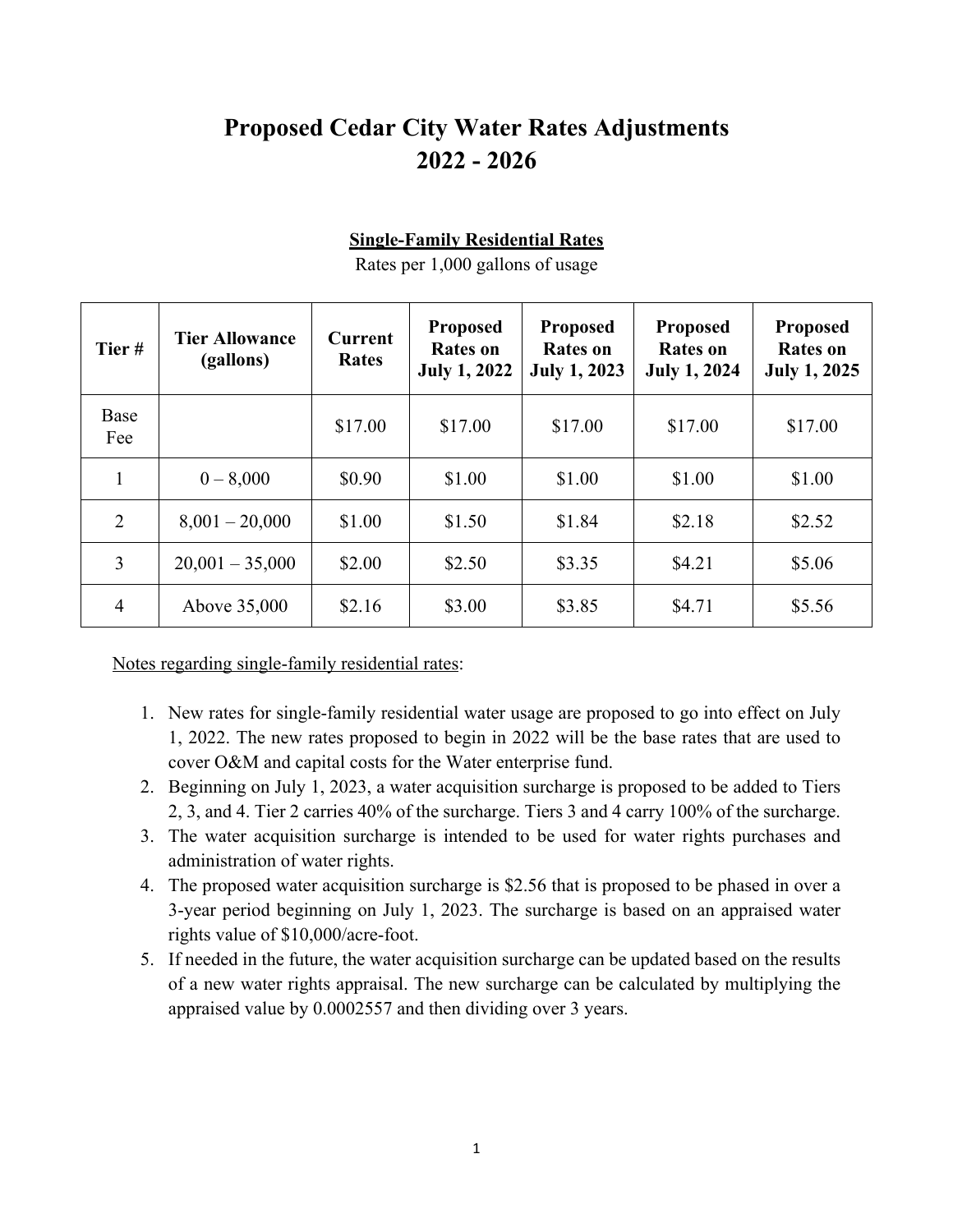#### **Multi-Family Residential Rates**

| Tier#          | <b>Tier Allowance</b><br>times # of units<br>(gallons) | <b>Current</b><br><b>Rates</b> | <b>Proposed</b><br><b>Rates on</b><br><b>July 1, 2022</b> | <b>Proposed</b><br><b>Rates on</b><br><b>July 1, 2023</b> | <b>Proposed</b><br><b>Rates on</b><br><b>July 1, 2024</b> | <b>Proposed</b><br><b>Rates on</b><br><b>July 1, 2025</b> |
|----------------|--------------------------------------------------------|--------------------------------|-----------------------------------------------------------|-----------------------------------------------------------|-----------------------------------------------------------|-----------------------------------------------------------|
| Base<br>Fee    |                                                        | \$17.00                        | \$17.00                                                   | \$17.00                                                   | \$17.00                                                   | \$17.00                                                   |
| $\mathbf{1}$   | $0 - 5,000$                                            | \$0.90                         | \$1.00                                                    | \$1.00                                                    | \$1.00                                                    | \$1.00                                                    |
| 2              | $5,001 - 10,000$                                       | \$1.00                         | \$1.50                                                    | \$1.84                                                    | \$2.18                                                    | \$2.52                                                    |
| 3              | $10,001 - 15,000$                                      | \$2.00                         | \$2.50                                                    | \$3.35                                                    | \$4.21                                                    | \$5.06                                                    |
| $\overline{4}$ | Above 15,000                                           | \$2.16                         | \$3.00                                                    | \$3.85                                                    | \$4.71                                                    | \$5.56                                                    |

Rates per 1,000 gallons of usage

Notes regarding multi-family residential rates:

- 1. New rates for multi-family residential water usage are proposed to go into effect on July 1, 2022. The new rates proposed to begin in 2022 will be the base rates that are used to cover O&M and capital costs for the Water enterprise fund.
- 2. Beginning on July 1, 2023, a water acquisition surcharge is proposed to be added to Tiers 2, 3, and 4. Tier 2 carries 40% of the surcharge. Tiers 3 and 4 carry 100% of the surcharge.
- 3. The water acquisition surcharge is intended to be used for water rights purchases and administration of water rights.
- 4. The proposed water acquisition surcharge is \$2.56 that is proposed to be phased in over a 3-year period beginning on July 1, 2023. The surcharge is based on an appraised water rights value of \$10,000/acre-foot.
- 5. If needed in the future, the water acquisition surcharge can be updated based on the results of a new water rights appraisal. The new surcharge can be calculated by multiplying the appraised value by 0.0002557 and then dividing over 3 years.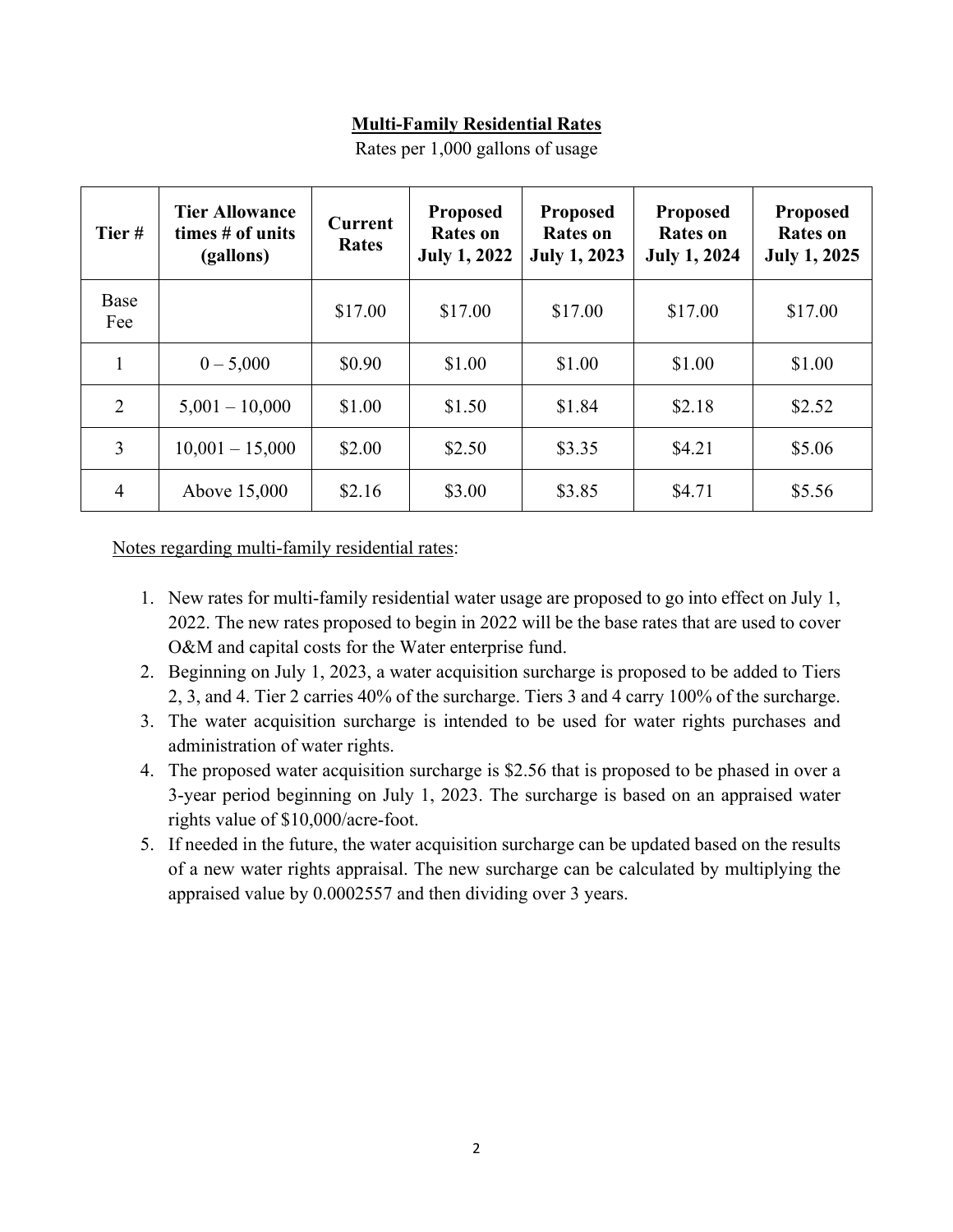#### **Non-residential (Commercial, Industrial, & Institutional) Rates**

| Tier#       | <b>Tier</b><br><b>Allowance</b><br>(gallons) | Current<br>Rates | <b>Proposed</b><br>Rates on<br><b>July 1, 2022</b> | <b>Proposed</b><br><b>Rates on</b><br><b>July 1, 2023</b> | <b>Proposed</b><br><b>Rates on</b><br><b>July 1, 2024</b> | <b>Proposed</b><br><b>Rates on</b><br><b>July 1, 2025</b> | <b>Proposed</b><br><b>Rates</b> on<br><b>July 1, 2026</b> |
|-------------|----------------------------------------------|------------------|----------------------------------------------------|-----------------------------------------------------------|-----------------------------------------------------------|-----------------------------------------------------------|-----------------------------------------------------------|
| Base<br>Fee |                                              | \$17.00          | \$17.00                                            | \$17.00                                                   | \$17.00                                                   | \$17.00                                                   | \$17.00                                                   |
| 1           | $0 - 20,000$                                 | \$1.00           | \$1.00                                             | \$1.00                                                    | \$1.00                                                    | \$1.00                                                    | \$1.00                                                    |
| 2           | $20,001-$<br>50,000                          | \$1.00           | \$1.40                                             | \$1.81                                                    | \$2.21                                                    | \$2.62                                                    | \$3.02                                                    |
| 3           | above<br>50,000                              | \$1.00           | \$1.71                                             | \$2.42                                                    | \$3.14                                                    | \$3.85                                                    | \$4.56                                                    |

Rates per 1,000 gallons of usage

Notes regarding non-residential rates:

- 1. New rates for non-residential water usage are proposed to go into effect on July 1, 2022. The new rates will include a phase-in of the base rates that are used to cover O&M and capital costs for the Water enterprise fund, as well as a phase-in of the water acquisition surcharge.
- 2. The base rate for Tiers 2 and 3 is proposed to be increased to \$2.00 which is used to cover O&M and capital costs. In addition, a water acquisition surcharge is proposed to be added to Tiers 2 and 3. Tier 2 carries 40% of the surcharge. Tier 3 will carry 100% of the surcharge.
- 3. The water acquisition surcharge is intended to be used for water rights purchases and administration of water rights.
- 4. The proposed water acquisition surcharge of \$2.56, along with the \$1.00 increase to the base rate, is proposed to be phased-in over a 5-year period beginning on July 1, 2022. The surcharge is based on an appraised water rights value of \$10,000/acre-foot.
- 5. If needed in the future, the water acquisition surcharge can be updated based on the results of a new water rights appraisal. The new surcharge can be calculated by multiplying the appraised value by 0.0002557 and then dividing over 5 years. (Note that the \$1.00 increase to the base rate in Tiers 2 and 3 is also being phased-in over 5 years.)